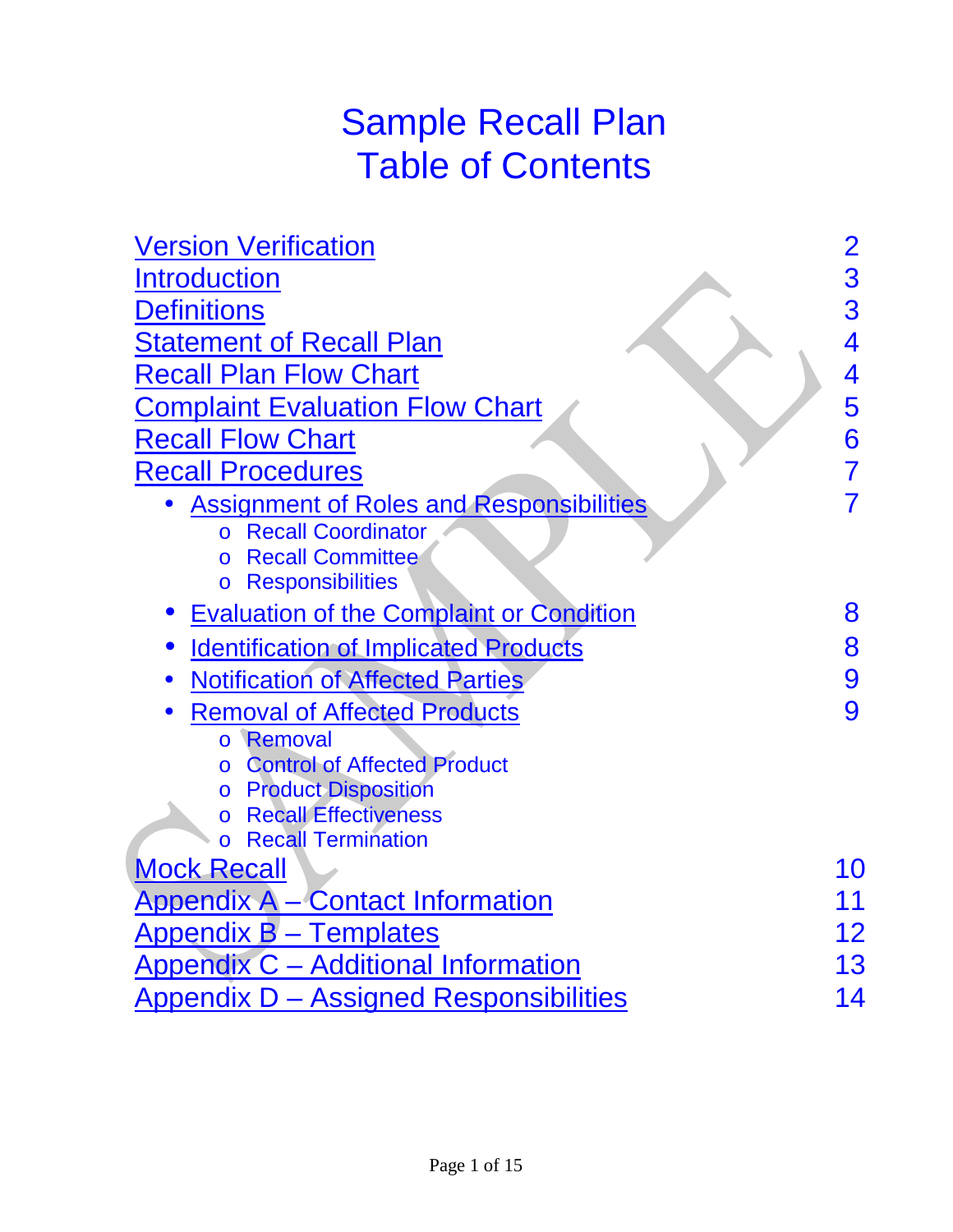# **OUR COMPANY'S Recall Plan Version Verification**

<span id="page-1-0"></span>**OUR COMPANY'S** Recall Plan shall be reviewed annually and revised as necessary when personnel, procedures, processes, suppliers, or as other factors change. The Plan will also be reviewed after any company recall.

# Version \_(mmddyy)

Approved by

Name of Approver

 $\Box$ Title

Date Approved \_\_\_\_\_\_\_\_\_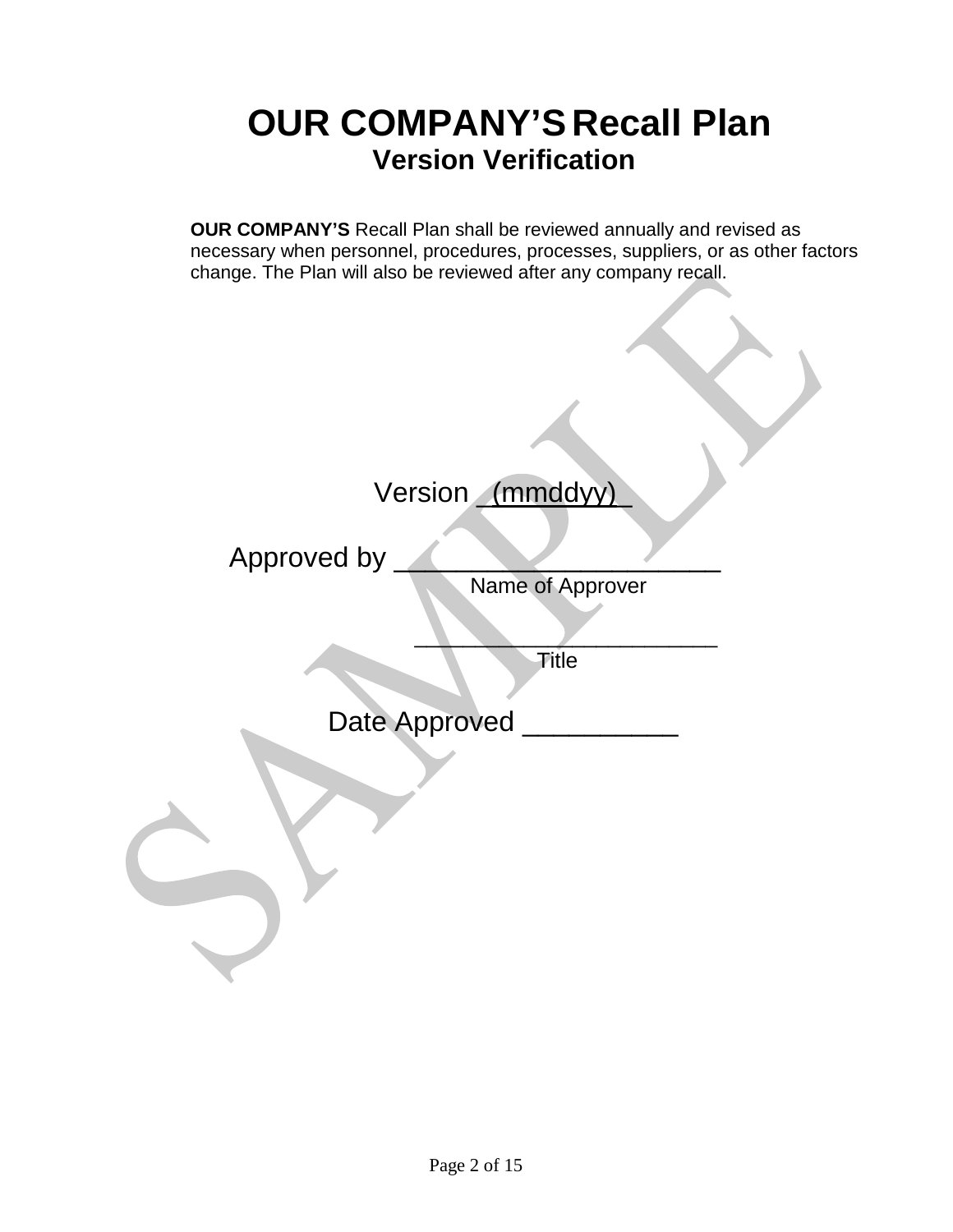### <span id="page-2-0"></span>**Introduction**

The primary goal of a food recall is to protect public health by removing products from commerce that have been determined to be unsafe. A recall plan can aid in the execution of a recall by apportioning duties, centralizing current contact information, and providing prewritten templates for communications. Key Individuals that will be participating in a company recall should review the recall plan and be familiar with the execution of the plan.

### <span id="page-2-1"></span>**Definitions**

- **Class I Recall** A situation in which there is a reasonable probability that the use of, or exposure to, a violative product will cause serious adverse health consequences or death.
- **Class II Recall** A situation in which use of, or exposure to, a violative product may cause temporary or medically reversible adverse health consequences or where the probability of serious adverse health consequences is remote.
- **Class III Recall** A situation in which use of, or exposure to, a violative product is not likely to cause adverse health consequences.
- **Depth of Recall:** The level of product distribution for the recall (consumer, retail, institutional, wholesale).
- **Distribution List** A product specific distribution list which identifies accounts that received the recalled product. Requested information includes type of business, account name, addresses, and contact information.
- **FDB**  California Department of Public Health, Food and Drug Branch
- **Market Withdrawal** A firm's removal or correction of a distributed product which involves a minor violation that would not be subject to legal action by the regulatory agency or which involves no violation, e.g., normal stock rotation practices, routine equipment adjustments and repairs, etc.
	- **Press Release** A notice that alerts the public (including regulators, retailers, consignees, other distributors, processors, and consumers) that a product presents a serious hazard to health. Not all recalls require a press release; the regulatory agency will advise the firm when a press release is necessary.
	- **Recall** A firm's removal or correction of a marketed product that the regulatory agency considers to be in violation of the laws it administers and against which the agency would initiate legal action, e.g., seizure. Recall does not include a market withdrawal or a stock recovery.
- **Recall Committee** The group comprised of key staff with the expertise, authority, and responsibility to manage the recall.
- **Recall Plan** A written contingency plan for use in initiating and implementing a recall  $\mathbf{r}$ in accordance with 21 CFR Sec. 7.40 through 7.49, 7.53, and 7.55. The Recall Plan should be reviewed annually and revised as necessary when personnel, procedures, processes, suppliers, or as other factors change.
- **Recall Strategy** A planned specific course of action to be taken in conducting a specific recall, which addresses the depth and scope of recall, need for public warnings, and extent of effectiveness checks for the recall.
- **Scope of Recall**: Defines the amount and kind of product in question.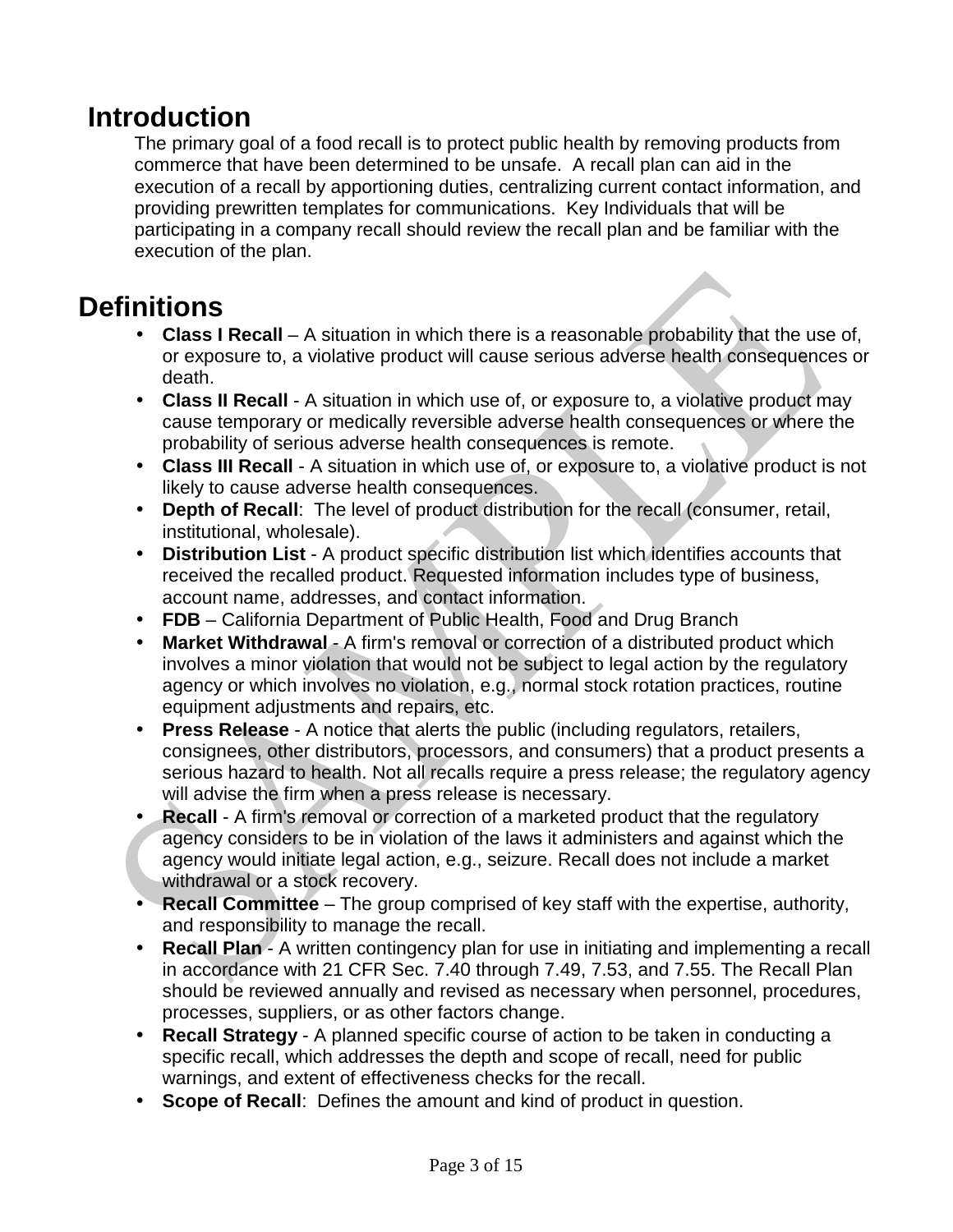**Stock Recovery** - A firm's removal or correction of a product that has not been marketed or that has not left the direct control of the firm, i.e., the product is located on premises owned by, or under the control of, the firm and no portion of the lot has been released for sale or use.

### <span id="page-3-0"></span>**Statement of Recall Plan**

 $\mathbf{r}$ 

**OUR COMPANY** maintains a recall plan which provides specific procedures, defines terms, and assigns roles and responsibilities when a food safety issue arises with any of our products.

The plan will be activated whenever a potential recall requirement arises and includes the following elements:

- 1. Recall committee member designations
- 2. Recall responsibility assignments
- 3. Key personnel and external contact information
- 4. Recall procedures
- 5. Communication templates

Success of the plan relies on the proper execution of plan elements and up-to-date information.

### <span id="page-3-1"></span>**Recall Plan Flow Charts**

The following two diagrams are graphical representations of the various steps of a recall. Figure 1, illustrates the typical evaluation of complaints or conditions which may lead to a recall. Figure 2, outlines the various steps of a recall.

Page 4 of 15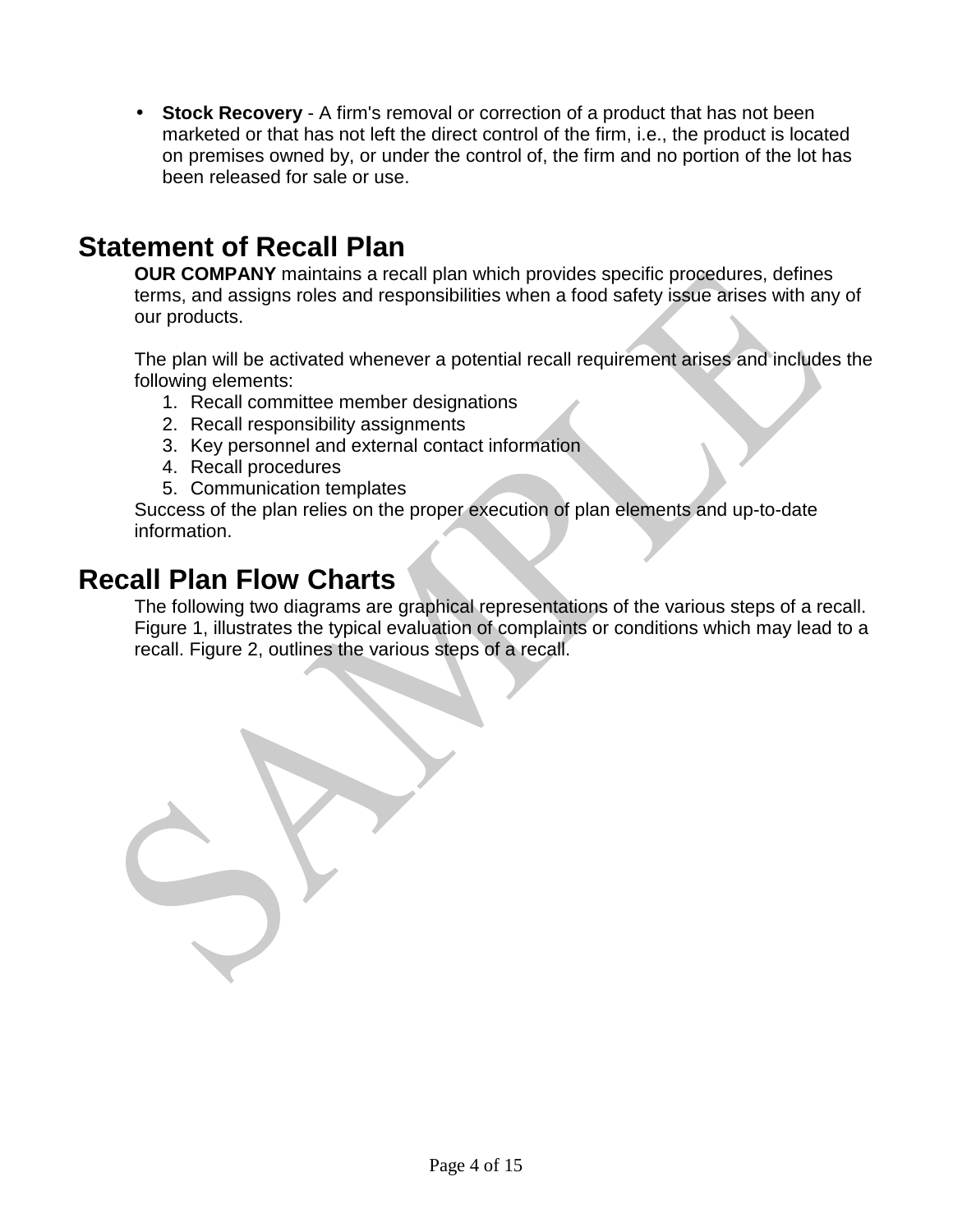# **Figure 1: Complaint/Condition Evaluation Flow Chart**

<span id="page-4-0"></span>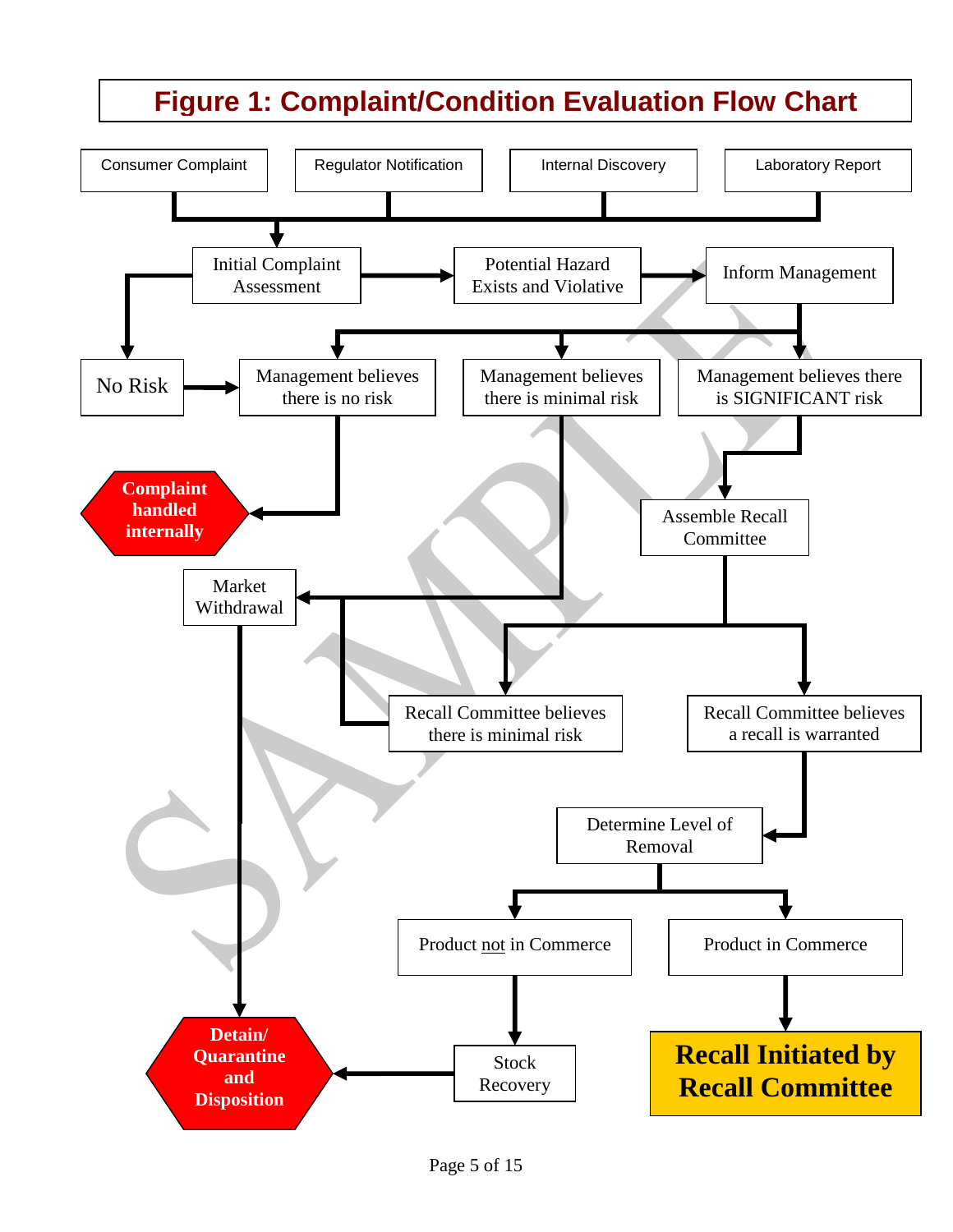<span id="page-5-0"></span>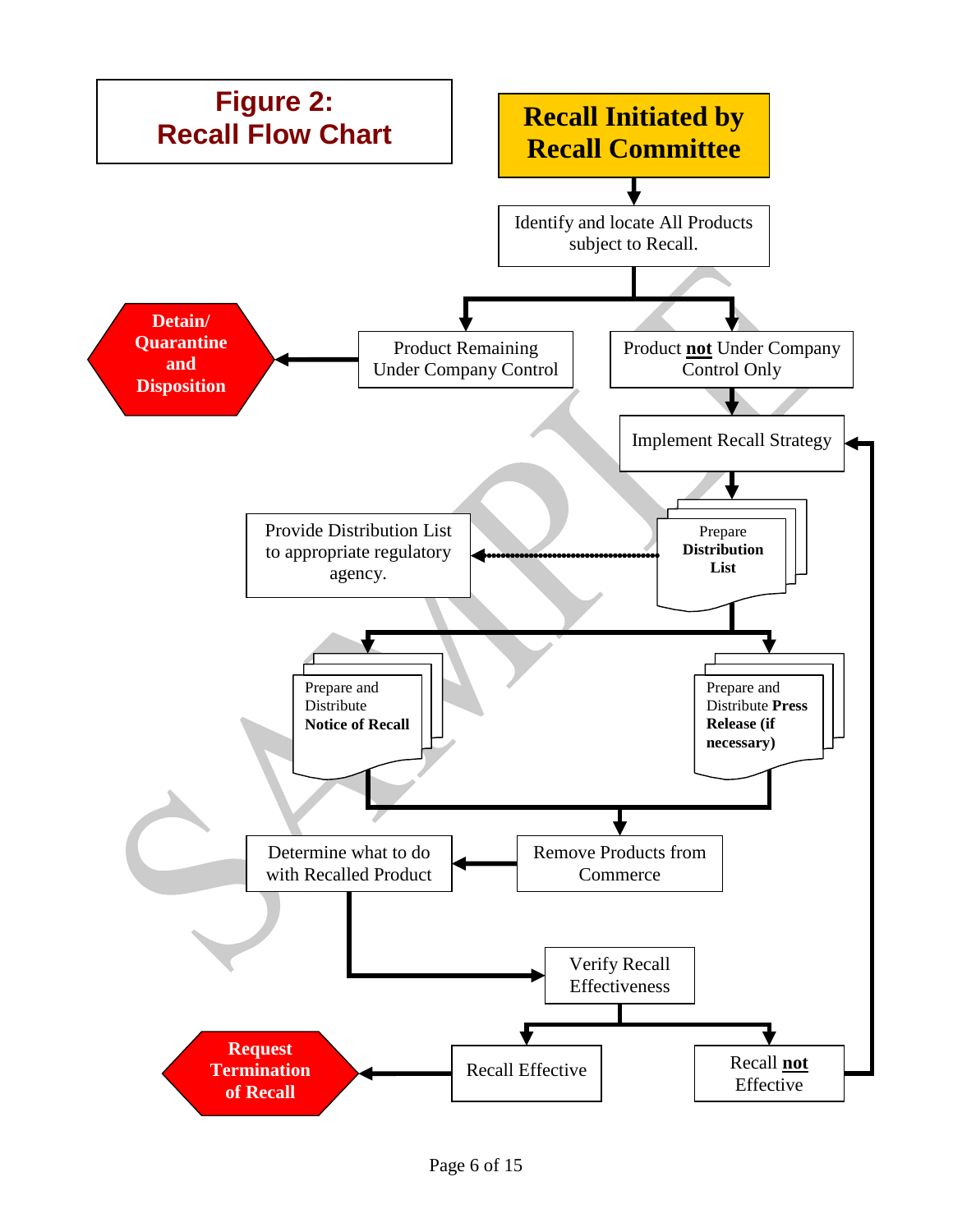# **Recall Procedures**

<span id="page-6-0"></span>The recall procedure outlines the activities that **OUR COMPANY** will take to manage the recall of our product(s) which has/have been determined to be unsafe and/or subject to regulatory action. The procedure contains the major recall elements below:

- **[Assignment of Roles and Responsibilities](#page-6-1)**
- **[Evaluation of the Complaint or Condition](#page-7-1)**
- **[Identification of Implicated Products](#page-7-0)**
- **[Notification of Affected Parties](#page-8-0)**
- **[Removal of Affected Products](#page-8-1)**

### <span id="page-6-1"></span>**Assignment of Roles and Responsibilities**

The roles and responsibilities of every individual on the Recall Committee should be clearly defined in the recall plan. Oversight of the following recall elements should be assigned to a member of the Recall team. Note that individuals may be responsible for more that one recall element.

#### Recall Coordinator

The recall co-coordinator, has been given authority by the management of **OUR COMPANY** to execute the activities of the recall. Responsibilities of the Recall Coordinator include, but are not limited to:

- Assure the documentation of all recall decisions and actions in a master recall file.
- Initiate the formation of the recall committee.
- Activate various components within the company for priority assistance.
- Make recall decisions on behalf of **OUR COMPANY.**  $\mathbf{r}$
- Manage and coordinate the implementation of the company's product recall.  $\mathbf{r}$
- Keep management informed at all stages of the recall.  $\mathbf{r}$

#### Recall Committee

**OUR COMPANY'S** Product Recall Committee is composed of the various components of the company's organization. The following functions should be represented on the committee (an individual may be responsible for more than one function):

- Management (Administration)
- Recall Coordinator
- Accounting
- Consumer Affairs/Public Relations
- Customer Service
- Distribution and Supply
- Information Technology
- Legal Counsel  $\mathbf{r}$
- Marketing
- Operations
- **Production**
- Purchasing
- Quality Assurance
- $\mathbf{r}$ **Sales**
- **Maintenance**
- Records Management
- $\mathbf{r}$ Regulatory Affairs
- **Sanitation**  $\mathbb{R}^{\mathbb{Z}^{\times}}$

Note: Outside resources may need to be obtained for some of the functions.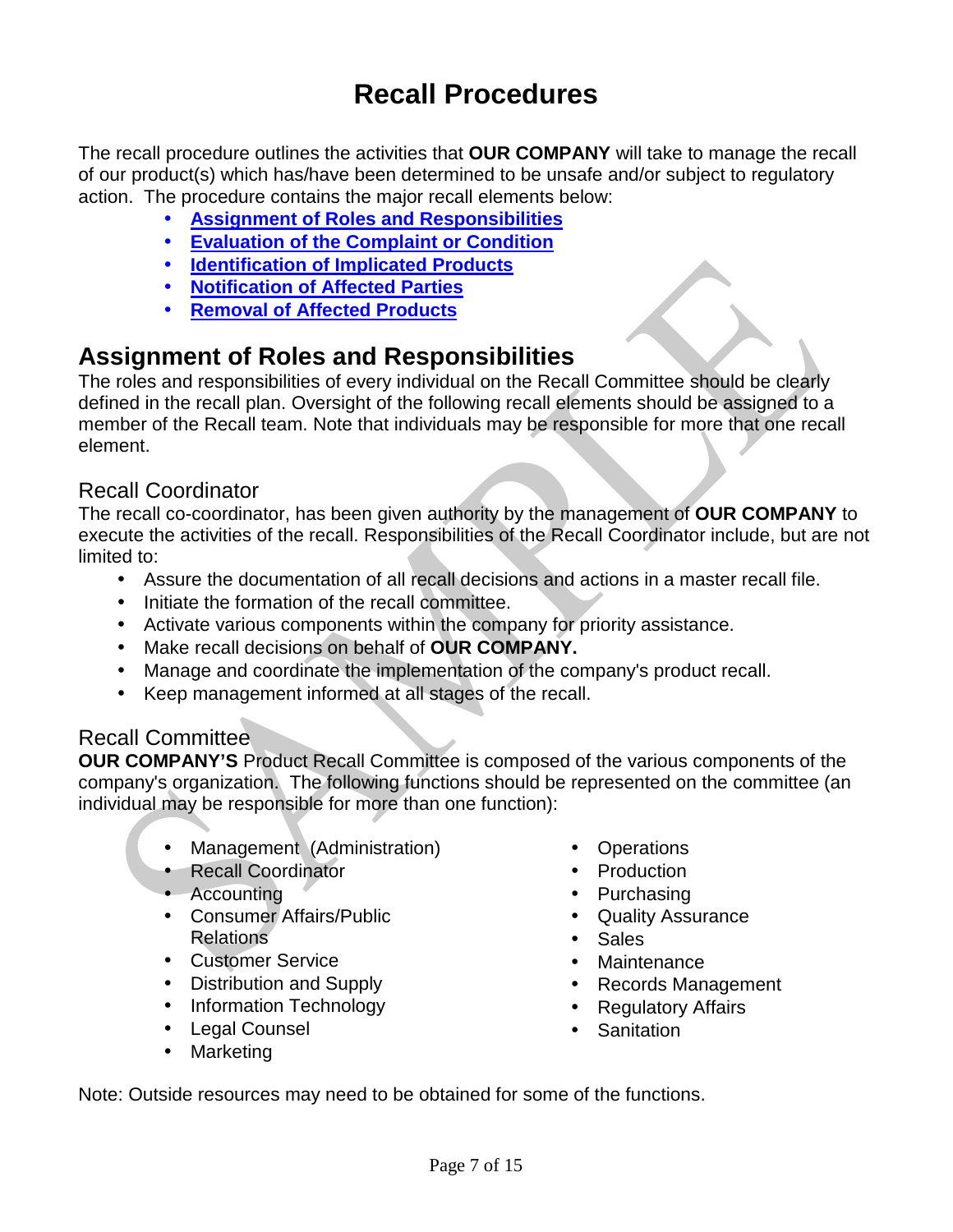#### **Responsibilities**

Individual recall activities should be assigned prior to a recall event to avoid confusion during a recall. Assignment of the recall responsibilities are found in [Appendix D](#page-13-0) (assign an individual to each activity).

### <span id="page-7-1"></span>**Evaluation of the Complaint or Condition**

Complaint receipt, processing, and evaluation are the first steps in the recall process. The steps involved in the evaluation process are:

- Receive the complaint A file should be maintained containing any product complaints the company receives. Information that should be maintained in the product complaint file is:
	- i. Complainant contact information
	- ii. Reported problem with the product
	- iii. Product Identification
	- iv. Product Storage
	- v. Product purchase date and location
	- vi. Illness and Injury details
- Provide the complaint to knowledgeable staff for initial evaluation. If an initial  $\mathbf{r}$  . assessment indicates a recall may be necessary, the Recall Coordinator assembles the Recall Committee for a full evaluation.
- Determine the hazard and evaluate the safety concerns with the product.
- Determine the product removal strategy appropriate to the threat and location in commerce.
- Contact the appropriate regulatory authorities.
- Alert legal counsel, insurance, etc. as appropriate.
- Maintain a log of the events of the recall including information such as dates, actions, communications, and decisions.

### <span id="page-7-0"></span>**Identification of Implicated Products**

It is **OUR COMPANY'S** responsibility to ensure the identification of all products and quantities of products implicated in the recall. In addition, determination should be made if any other codes, brands or sizes of product handled by the company are affected.

A distribution list should be prepared as part of the Identification process. The distribution list should at minimum identify:

- Account name (consignees) that received the recalled product(s)
- Account addresses
- Contact names
- Contact telephone numbers
- Type of account (e.g., manufacturer, distributor, retailer)

Additional information relating to product information may include:

- Amount of product received/shipped
- Product ship date(s)
- Amount of product returned
- Amount of product consumed

A link to the FDB Distribution Template can be found in [Appendix B.](#page-11-0)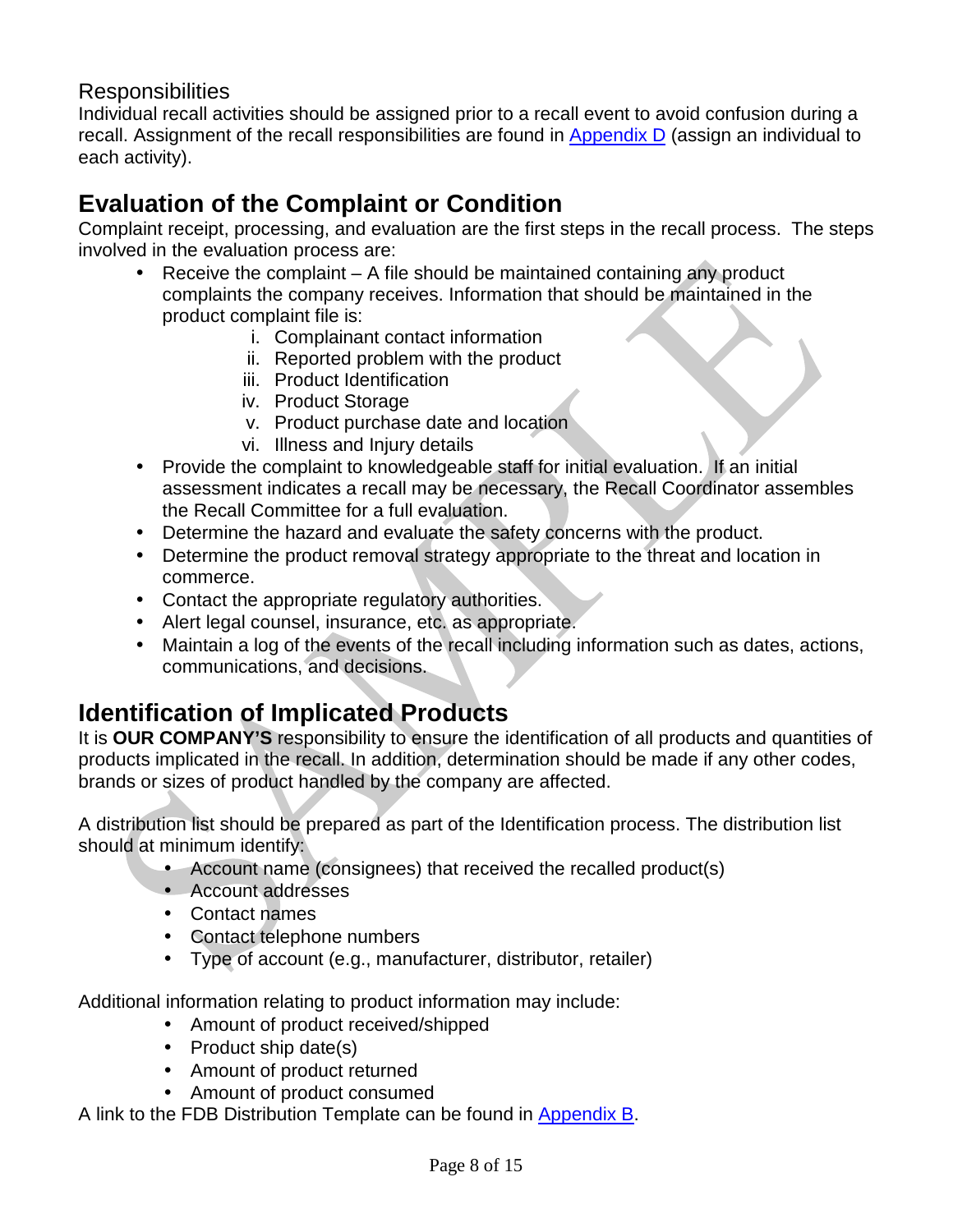### <span id="page-8-0"></span>**Notification of Affected Parties**

Notifications during a recall must be done in a timely manner and should include the appropriate regulatory agencies, the product distribution chain, and consumers when necessary. Recall notices are typically used to notify regulatory agencies and those businesses in the distribution chain. Press releases are generally oriented to consumers, but may be used to notify any affected party.

- Regulatory Agencies should be notified at the earliest opportunity after the decision has been made to conduct a recall.Regulatory [guidance may](http://www.fda.gov/Safety/Recalls/IndustryGuidance/ucm129259.htm) be found online.
	- Subsequent to the initial notification, the regulatory authority should be updated throughout the recall process.
- Distribution Chain contacts will be notified by appropriate means (telephone, fax, email, letter, etc.). It is recommended that a written recall notice be provided to all consignees. The Recall Notice **must** include all relevant recall information (se[e Appendix](#page-11-0) B, section  $(a)(ii)$ ).
	- Confirm receipt of the Notice of Recall with all accounts. A record of all account communications should be maintained.
- Consumers should be notified by the most effective method available. If appropriate, a press release can be used to notify consumers. Considerations for preparing a press release include:
	- In Issuance of a press release should be the highest priority and should be issued promptly.
	- The local FDA District Recall Coordinator should be consulted before issuance of a press release whenever possible.
	- All relevant information should be included in the press release (see sample templates i[n Appendix](#page-11-0) B).

### <span id="page-8-1"></span>**Removal of Affected Product**

The procedure for product removal can be divided into five components including: removal, control, and disposition of affected product, recall effectiveness, and recall termination.

#### Removal

 $\mathbf{r}^{\mathrm{max}}$ 

All reasonable efforts must be made to remove affected products from commerce.

- Products in commerce should be detained, segregated, and handled in a manner determined by the recalling firm.
- Products that are still in the recalling firm's control (e.g. inventory located onsite, in transit, in off-site storage, and in offsite distribution) should be detained, and segregated.
- All quantities and identification codes shall be documented to assist in the  $\mathbf{r}$ reconciliation of product amounts.

#### Control of Recalled Product

When **OUR COMPANY** chooses to retain recalled product, control must be regained to prevent reentry of the product into commerce.

All affected product returned will be clearly marked, not for sale or distribution, and stored in an area that is separated from any other food products.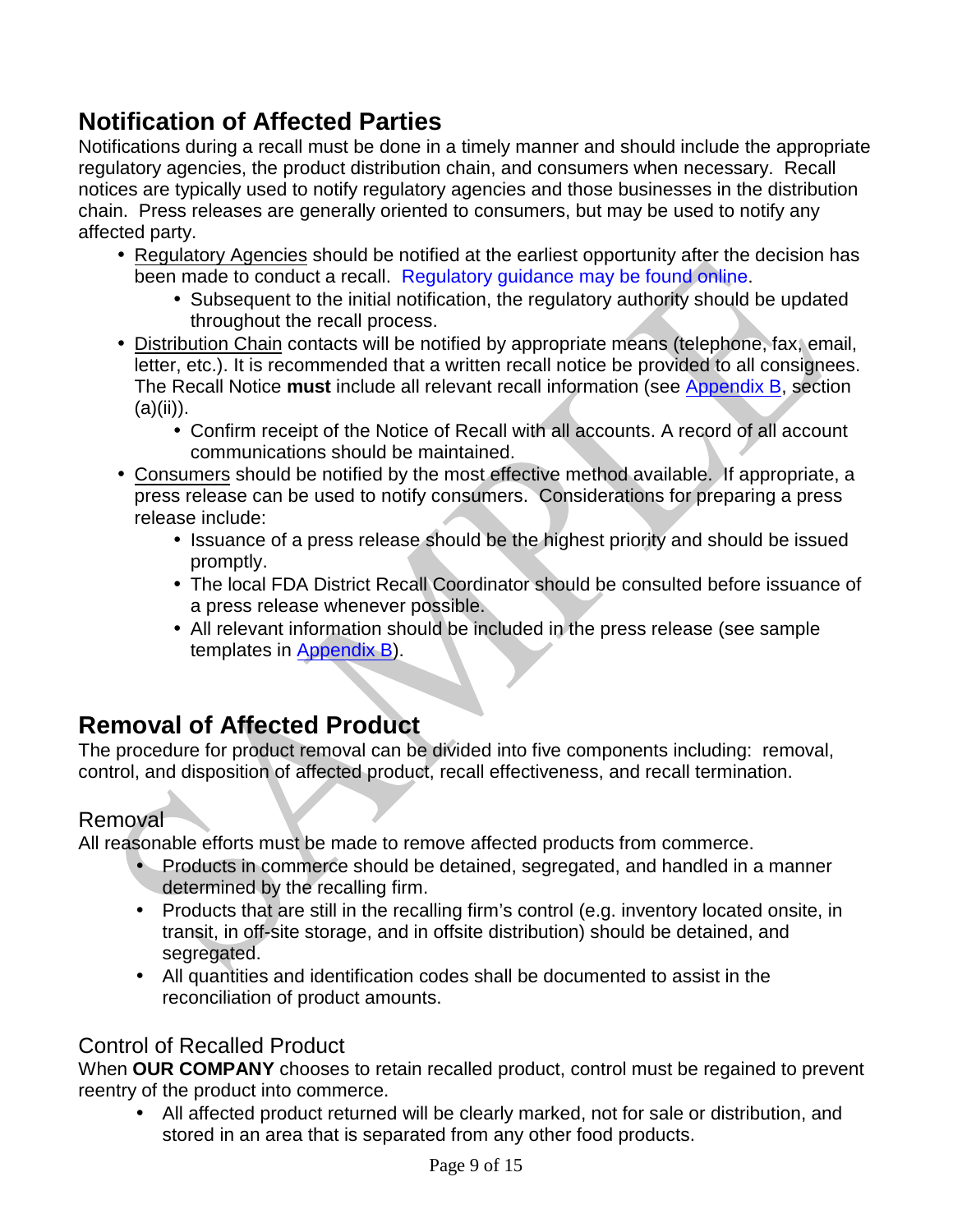All quantities and identification codes shall be documented to assist in the reconciliation of product amounts.

#### Product Disposition

The final disposition of the recovered product must be determined. The final disposition must be reviewed and approved by the regulatory agency. Options include:

- Redirection Products may be redirected for uses other than human consumption.
- Destruction Products determined to be unsafe for human consumption may be  $\mathbf{r}$ destroyed or denatured, and disposed by appropriate means.
- $\mathbf{r}^{(1)}$ Recondition – Products may be reworked to remove the safety risk. For example, would be relabeling a product to declare an allergen originally omitted from the label.

All quantities, identification codes, and disposition shall be documented.

#### Recall Effectiveness

**OUR COMPANY** is responsible for determining whether the recall is effective. Recall Effectiveness Checks verify that all consignees have been notified and have taken the appropriate action. Steps include:

- Verifying that all consignees have received the notification.
- Verifying that consignees have taken appropriate action.
- If the response from our consignees is less than 100%, then the recall should be deemed ineffective and the recall strategy should be reassessed. Certain circumstances (e.g. amount of product actually returned vs. expected, potential for consumption, shelf-life, etc.) may also require a reassessment of the recall strategy.

All verifications shall be documented.

#### Termination of a recall

Termination of the recall may be considered after all reasonable efforts have been made to remove the affected products from commerce, including reconciliation, recall effectiveness, and disposition.

A termination of the recall may be requested by submitting a written request to the regulatory authorities. Guidance for the termination of a recall is provided in [Appendix C.](#page-12-0)

# <span id="page-9-0"></span>**Mock Recall**

In addition to an annual verification of the recall plan, **OUR COMPANY** will conduct a mock recall annually or whenever there are significant changes to the plan or personnel. The mock recall will include the following elements:

- Selecting a product which has reached the consumer market.
- Tracing the product from the raw ingredient (e.g. source) level to the finished product in the marketplace.
- Verifying communications systems (e.g. contact information, test emails and faxes, etc.) to outside contacts.
- Modifying the recall plan to correct any problems encountered during the test.

Records of these mock recalls will be documented and filed appropriately.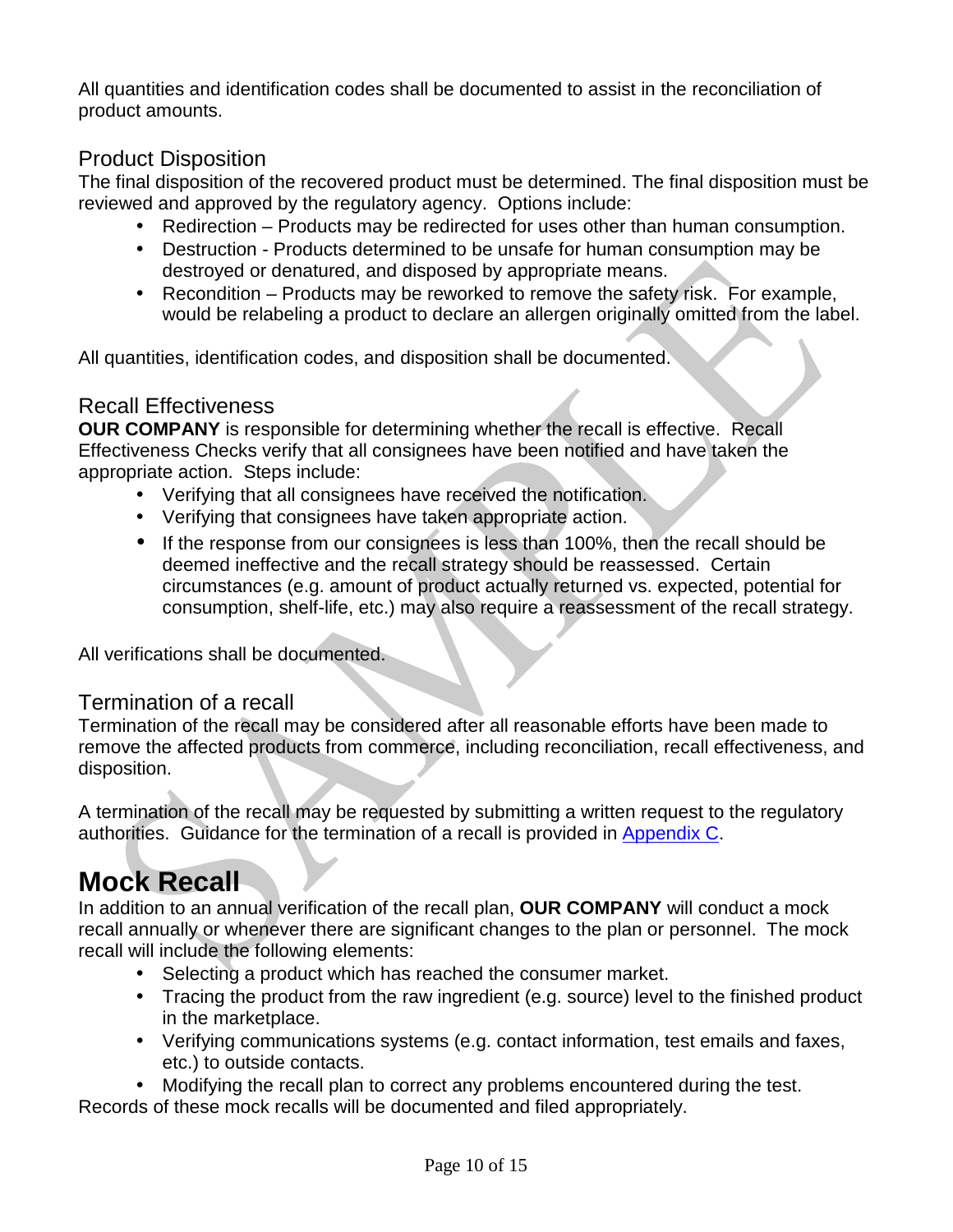# **Appendix A – Contact Information**

### <span id="page-10-0"></span>**Recall Committee and Key Personnel Contact Information**

The contact information including phone number, fax number, email address, and alternate 24/7 information of all committee members, their alternates, and "outside" key personnel should be confirmed and updated as often as necessary to assure accuracy.

#### Contact Information

- Recall Committee (24/7)
	-
	- ii. Alternate Committee Members
- Regulatory Contacts
	-
	- ii. FDA District Recall Coordinator
	- iii. USDA (if applicable) (insert phone number)
	- Technical Consultants
		-
		- ii. Food Safety Consultant(s) (insert phone number)
		- iii. Sanitation Consultants (insert phone number)
		-
		- v. Information Technology (IT) (insert phone number)
		-
- Distribution Chain Contacts
- Associated Press
	- San Francisco Bureau Los Angeles Bureau Internet
- Secondary Language Media Contacts (e.g. radio, TV, print, etc. to reach appropriate ethnic populations)

i. Recall Committee Members (insert phone number)<br>ii. Alternate Committee Members (insert phone number)

i. CDPH Emergency Contact (insert phone number)<br>ii. FDA District Recall Coordinator (insert phone number)

i. Laboratory (insert phone number) iv. Engineering (insert phone number) vi. Legal Counsel (insert phone number)

> (insert phone number) (insert phone number) [AP Website](http://www.ap.org/California/) (insert phone number)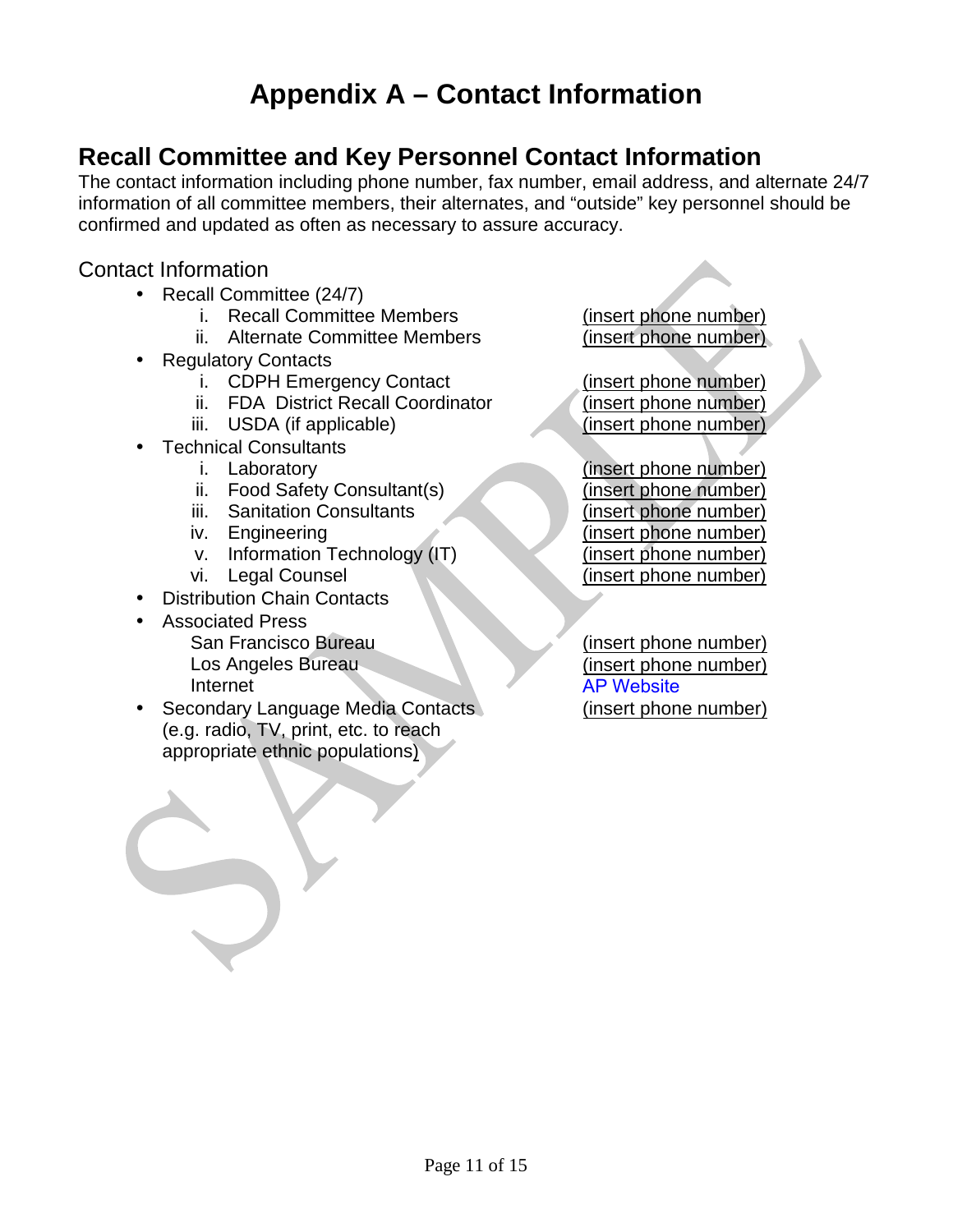### **Appendix B – Templates**

- <span id="page-11-0"></span>1. Communication Templates
	- i. Model Press Releases(FDA)
		- a. [Allergens \(Allergy Alert\)](http://www.fda.gov/Safety/Recalls/IndustryGuidance/ucm129262.htm)
		- b. [L](http://www.fda.gov/Safety/Recalls/IndustryGuidance/ucm129262.htm)[isteria monocytogenes](http://www.fda.gov/Safety/Recalls/IndustryGuidance/ucm129267.htm)
		- c. [Clostridium botulinum](http://www.fda.gov/Safety/Recalls/IndustryGuidance/ucm129273.htm)
		- d. [Salmonella \(all serotypes\)](http://www.fda.gov/Safety/Recalls/IndustryGuidance/ucm129267.htm)
		- e. [E. coli 0157:H7](http://www.fda.gov/Safety/Recalls/IndustryGuidance/ucm129287.htm)
	- ii. FDA Guidance for [Written Recall Notification Letters](http://www.fda.gov/Safety/Recalls/IndustryGuidance/default.htm)
	- iii. FDB [Distribution List Template](https://author.cdph.ca.gov/Programs/CEH/DFDCS/CDPH%20Document%20Library/FDB/FoodSafetyProgram/FoodRecalls/fdbFrDISTLISTTEMPLATE.pdf)
- 2. Recall Events Log [\(should include the following information\):](http://www.fda.gov/Safety/Recalls/IndustryGuidance/ucm129275.htm)
	- i. Name of the person creating the action
	- ii. Date[s](http://www.fda.gov/Safety/Recalls/IndustryGuidance/ucm129287.htm)
	- iii. Actions
	- iv. [Communications](http://www.fda.gov/Safety/Recalls/IndustryGuidance/default.htm)
	- v. Decisions
	- vi. [Product disposition](http://www.cdph.ca.gov/pubsforms/Guidelines/Documents/fdb%20eru%20Gde%20DistListTemp.xls)
- 3. [Recalled Product Information Data](http://www.cdph.ca.gov/pubsforms/Guidelines/Documents/fdb%20eru%20Gde%20DistListTemp.xls) Sheet (should include the following information):
	- i. Product description: brand, product name, size, etc.
	- ii. Lot codes
	- iii. Quantity of recalled product
	- iv. Date of the action
	- v. Action taken for each product
- 4. Model Product Complaint Report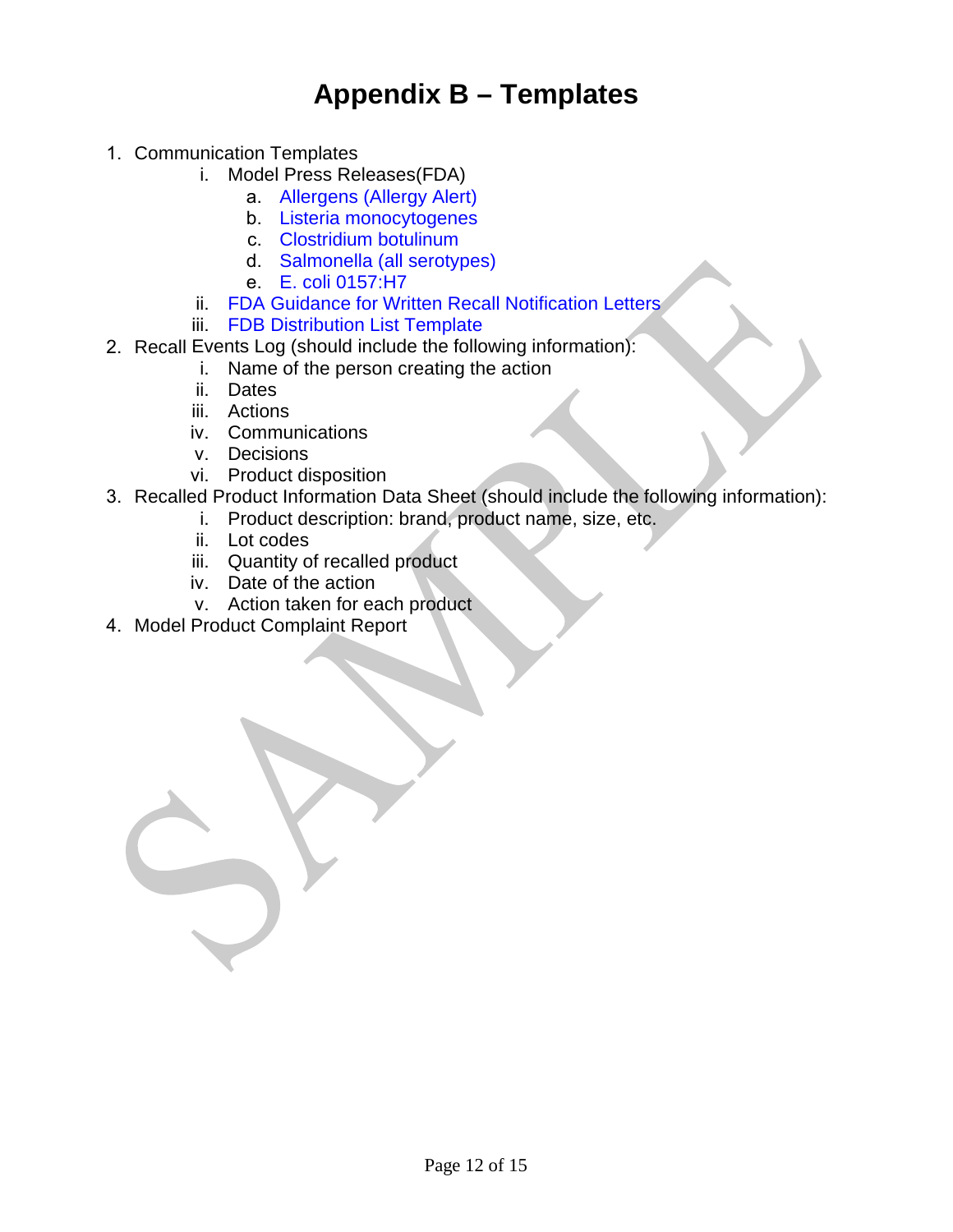# **Appendix C – Additional Resources**

- <span id="page-12-0"></span>1. [California Food and Drug Branch – Industry Education and Training Unit](https://www.cdph.ca.gov/Programs/CEH/DFDCS/Pages/FDBPrograms/FoodSafetyProgram/FoodIndustryTraining.aspx)
- 2. [Termination of a recall](http://www.accessdata.fda.gov/scripts/cdrh/cfdocs/cfcfr/CFRSearch.cfm?FR=7.55) 21 CFR Sec. 7.55
- 3. [Industry Guidance: Information on Recalls of FDA Regulated Products](http://www.accessdata.fda.gov/scripts/cdrh/cfdocs/cfcfr/CFRSearch.cfm?FR=7.55)
- 4. Recall policy  [21 CFR Recall Regulations Sec. 7.40](http://edocket.access.gpo.gov/cfr_2004/aprqtr/21cfr7.40.htm)
- 5. [California Food and Drug](http://www.cdph.ca.gov/FDB) Branch
- 6. US [Food and Drug Administration](http://www.fda.gov/)
- 7. [USDA \(FSIS\)](http://www.fsis.usda.gov/wps/portal/fsis/home)
- 8. Center for [Disease Control](http://www.cdc.gov/)
- 9. [FDA District Recall Coordinators](http://www.fsis.usda.gov/wps/portal/fsis/home)
- 10. [FDA Guidance: Action levels for](http://www.fda.gov/food/guidanceregulation/guidancedocumentsregulatoryinformation/ch emicalcontaminantsmetalsnaturaltoxinspesticides/ucm077969.htm) Poisonous or Deleterious Substances in Human and [Animal Feed](http://www.cdc.gov/)
- 11. FDA Defect [Levels Handbook](http://www.fda.gov/food/guidanceregulation/guidancedocumentsregulatoryinformation/sanitationtransportation/ucm056174.htm)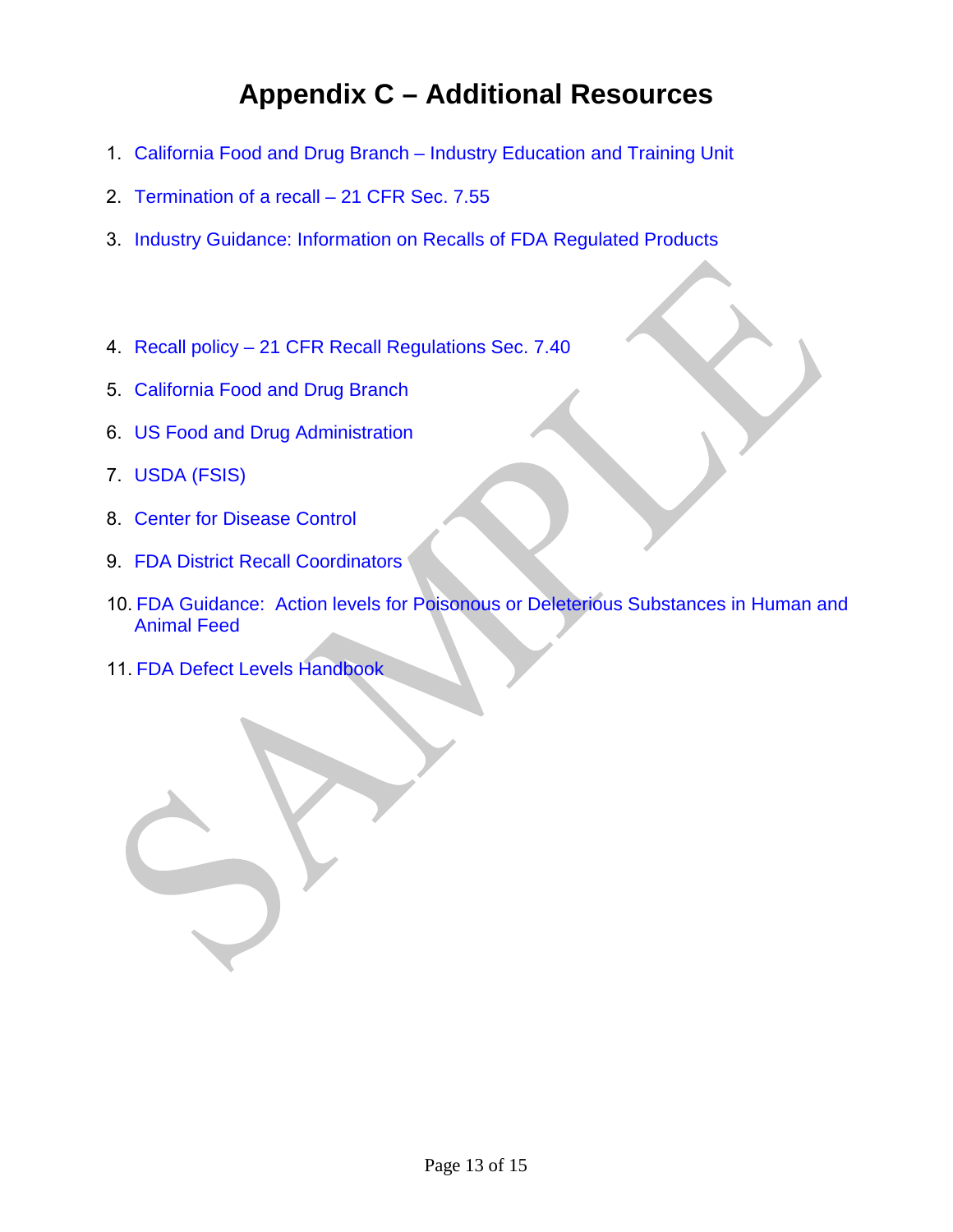#### <span id="page-13-0"></span>**Sample Assignments** (may include, but not limited to the following) **Assignment**

- 1. Management of the Recall (**Insert Name, Title**) is responsible for the coordination of all recall activities.
- 2. Assemble the Recall Committee (**Insert Name, Title**) is responsible for communicating the decision to recall to the members of the Recall Committee and that each member knows their responsibilities.

#### **Evaluation**

1. Management Approval of the Recall – (**Insert Name, Title**) is responsible to decide if the recall should go forward.

#### **Identification**

- 1. Create a Product Recall Log (**Insert Name, Title**) is responsible to create and maintain a product recall log to document all events, when they occur and the company's response to each.
- 2. Identify all Products to be Recalled (**Insert Name, Title**) is responsible for identifying all products which need to be recalled.

#### **Notification**

- 1. Notify the Appropriate Regulatory Authority (**Insert Name, Title**) is responsible for notifying the appropriate regulatory authority (use the contact information in the Recall Plan). Contacts shall only be made through the designated committee member. Recommended information to be submitted can be found in the [FDA guidance document](http://www.fda.gov/Safety/Recalls/IndustryGuidance/ucm129259.htm).
- 2. Pr[epare the Press Release \(if required\)](http://www.fda.gov/Safety/Recalls/IndustryGuidance/ucm129259.htm) (**Insert Name, Title**) is responsible for the recall press release if the decision to prepare a press release is made. Considerations for preparing a press release include:
	- a. Issuance of a press release should be the highest priority and it should be issued promptly.
	- b. Consult with your local District Recall Coordinator before issuance of a press release whenever possible.
	- c. If the company decides to prepare the press release, include all relevant information (see sample templates in [Appendix](#page-11-0) B)
- 3. Prepare the Distribution List (**Insert Name, Title**) is responsible for preparing the recalled product distribution list. The FDB distribution list template requests account type, name, address, phone number, and contact name.
- 4. Prepare the Notice of Recall (**Insert Name, Title**) is responsible for preparing the written notice includes all recall relevant information (see FDA Guidance for Written Recall Notification Letters in Appendix).
- 5. Distribute the Notice of Recall (**Insert Name, Title**) is responsible for distribution of the Notice of Recall to all accounts that received the recalled product. Responsibilities include:
	- d. Confirm receipt of the Notice of Recall with all accounts.
	- e. Contact accounts that have not responded to the request for conformation.
	- f. Maintain records of the account communications.